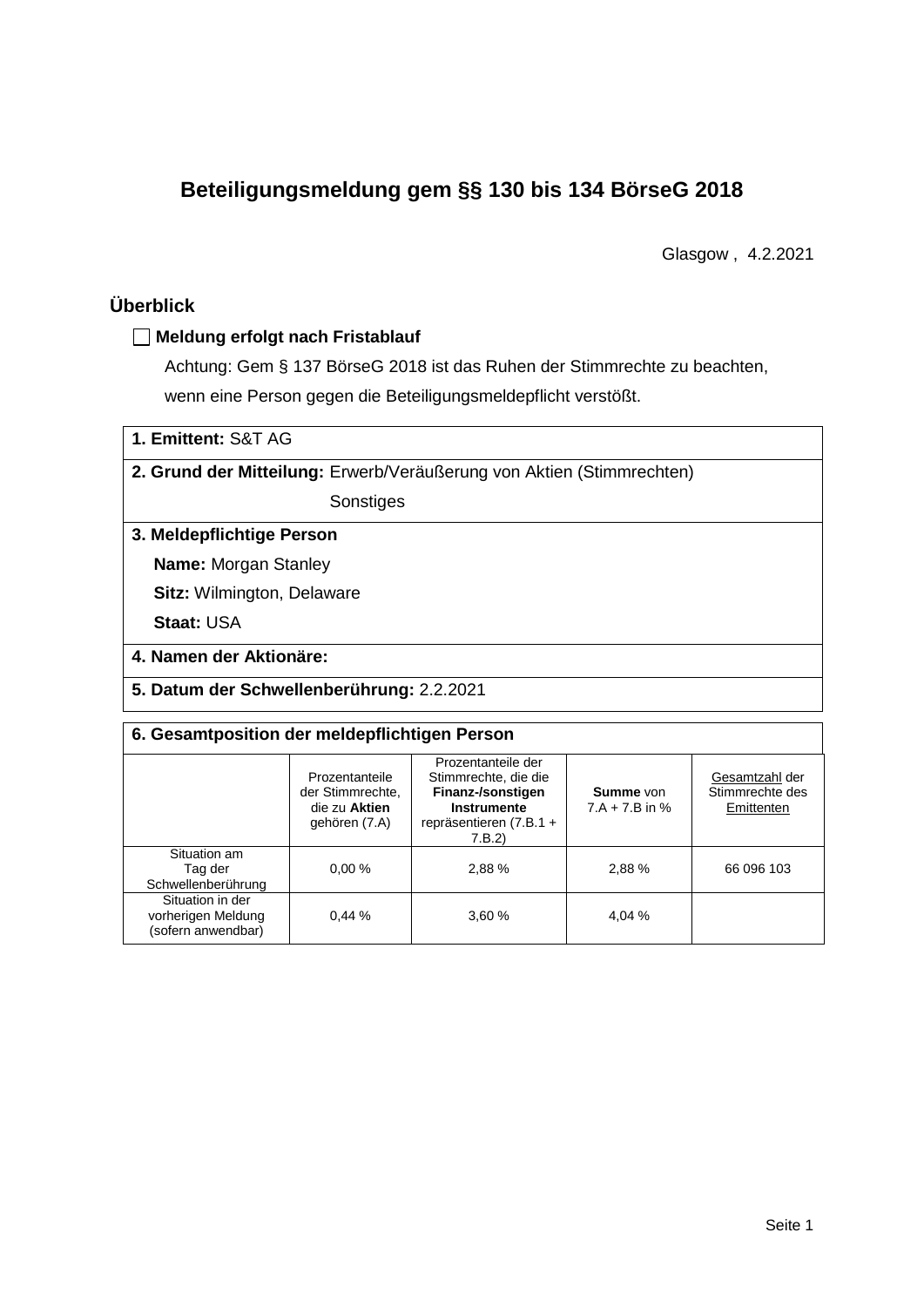# **Details**

 $\overline{\Gamma}$ 

# **7. Details über die gehaltenen Instrumente am Tag der Berührung der Schwelle:**

| A: Stimmrechte, die zu Aktien gehören |                                           |                                      |                                       |                                      |  |  |
|---------------------------------------|-------------------------------------------|--------------------------------------|---------------------------------------|--------------------------------------|--|--|
| <b>ISIN der Aktien</b>                | Anzahl der Stimmrechte                    |                                      | Prozentanteil der Stimmrechte         |                                      |  |  |
|                                       | <b>Direkt</b><br>$(S$ 130 BörseG<br>2018) | Indirekt<br>$(S$ 133 BörseG<br>2018) | Direkt<br>$(S$ 130 Börse $G$<br>2018) | Indirekt<br>$(S$ 133 BörseG<br>2018) |  |  |
| AT0000A0E9W5                          | 0                                         |                                      | 0.00%                                 | 0.00%                                |  |  |
| Subsumme A                            | O                                         |                                      |                                       | 0,00%                                |  |  |

| B 1: Finanzinstrumente / sonstige Instrumente gem § 131 Abs 1 Z 1 BörseG 2018                                                                        |  |              |           |        |  |
|------------------------------------------------------------------------------------------------------------------------------------------------------|--|--------------|-----------|--------|--|
| Anzahl der Stimmrechte<br>Prozentanteil der<br>die erworben werden<br>Art des Instruments<br>Verfalldatum<br>Ausübungsfrist<br>Stimmrechte<br>können |  |              |           |        |  |
| Right of recall over<br>at any time<br>at any time<br>securities lending<br>agreements                                                               |  |              | 1 617 466 | 2,45 % |  |
|                                                                                                                                                      |  | Subsumme B.1 | 1 617 466 | 2.45 % |  |

| B 2: Finanzinstrumente / sonstige Instrumente gem § 131 Abs 1 Z 2 BörseG 2018 |                                     |                |                                    |                           |                                     |  |
|-------------------------------------------------------------------------------|-------------------------------------|----------------|------------------------------------|---------------------------|-------------------------------------|--|
| Art des<br>Instruments                                                        | Verfalldatum                        | Ausübungsfrist | Physisches oder<br>Cash Settlement | Anzahl der<br>Stimmrechte | Prozentanteil<br>der<br>Stimmrechte |  |
| <b>Equity Swap</b>                                                            | 21.01.2022                          | at any time    | Cash                               | 286 157                   | 0.43%                               |  |
| <b>Retail Structured</b><br>Product                                           | From<br>06.08.2068 to<br>19.09.2068 | at any time    | Cash                               | 3 0 4 5                   | 0.00%                               |  |
|                                                                               |                                     |                | Subsumme B.2                       | 289 202                   | 0.44%                               |  |

 $\overline{\phantom{a}}$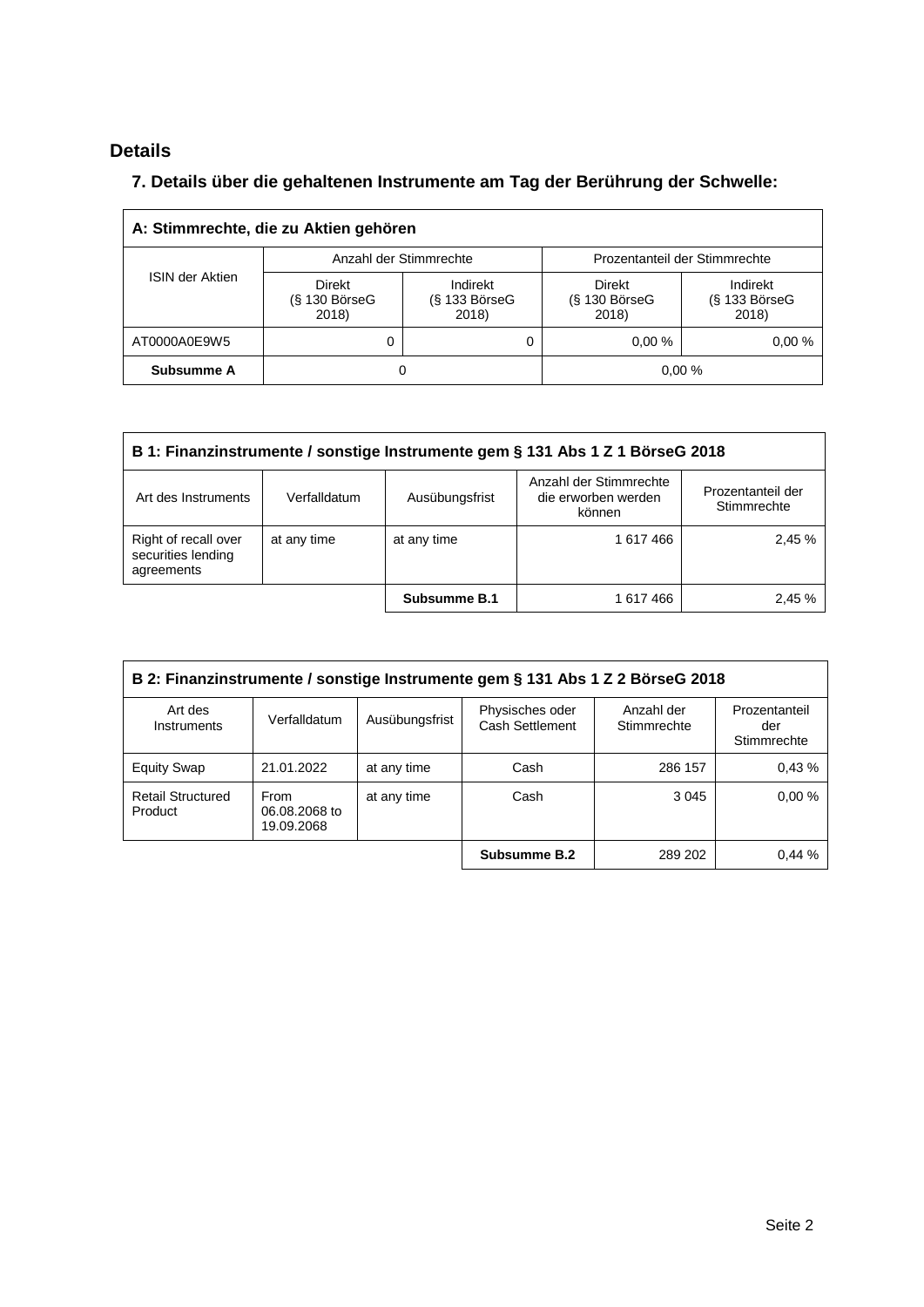# **8. Information in Bezug auf die meldepflichtige Person:**

Die meldepflichtige Person (Punkt 3) wird nicht von einer natürlichen/juristischen Person kontrolliert und kontrolliert auch keine andere Person, die direkt oder indirekt Instrumente am Emittenten hält.

 $\boxtimes$  Volle Kette der kontrollierten Unternehmen, über die die Stimmrechte und/oder Finanz-/sonstigen Instrumente gehalten werden, beginnend mit der obersten kontrollierenden natürlichen oder juristischen Person:

| <b>Ziffer</b>  | <b>Name</b>                                            | Direkt kontrolliert<br>durch Ziffer | Direkt gehaltene<br>Stimmrechte in<br>Aktien (%) | Direkt gehaltene<br>Finanz-<br>/sonstige<br>Instrumente (%) | <b>Total</b> von beiden<br>$(\%)$ |
|----------------|--------------------------------------------------------|-------------------------------------|--------------------------------------------------|-------------------------------------------------------------|-----------------------------------|
| 1              | Morgan Stanley                                         |                                     |                                                  |                                                             |                                   |
| $\overline{2}$ | Morgan Stanley<br>Capital<br>Management,<br><b>LLC</b> |                                     |                                                  |                                                             |                                   |
| 3              | Morgan Stanley<br>Domestic<br>Holdings, Inc.           | 2                                   |                                                  |                                                             |                                   |
| $\overline{4}$ | Morgan Stanley<br>& Co. LLC                            | 3                                   | 0,00%                                            | 1,03 %                                                      | 1,03 %                            |
| 5              | Morgan Stanley<br>International<br>Holdings Inc.       | 1                                   |                                                  |                                                             |                                   |
| 6              | Morgan Stanley<br>International<br>Limited             | 5                                   |                                                  |                                                             |                                   |
| 7              | Morgan Stanley<br>Investments<br>(UK)                  | 6                                   |                                                  |                                                             |                                   |
| 8              | Morgan Stanley<br>& Co.<br>International plc           | 7                                   | 0,00%                                            | 1,86 %                                                      | 1,86 %                            |
|                |                                                        |                                     |                                                  |                                                             |                                   |

# **9. Im Falle von Stimmrechtsvollmacht**

Datum der Hauptversammlung: -

Stimmrechtsanteil nach der Hauptversammlung: - entspricht - Stimmrechten

# **10. Sonstige Kommentare:**

The notification was triggered as a result of the exercise of a right of recall over securities lending agreements and a disposal of voting rights which resulted in Morgan Stanley¿s holdings decreasing below 4%.

Glasgow am 4.2.2021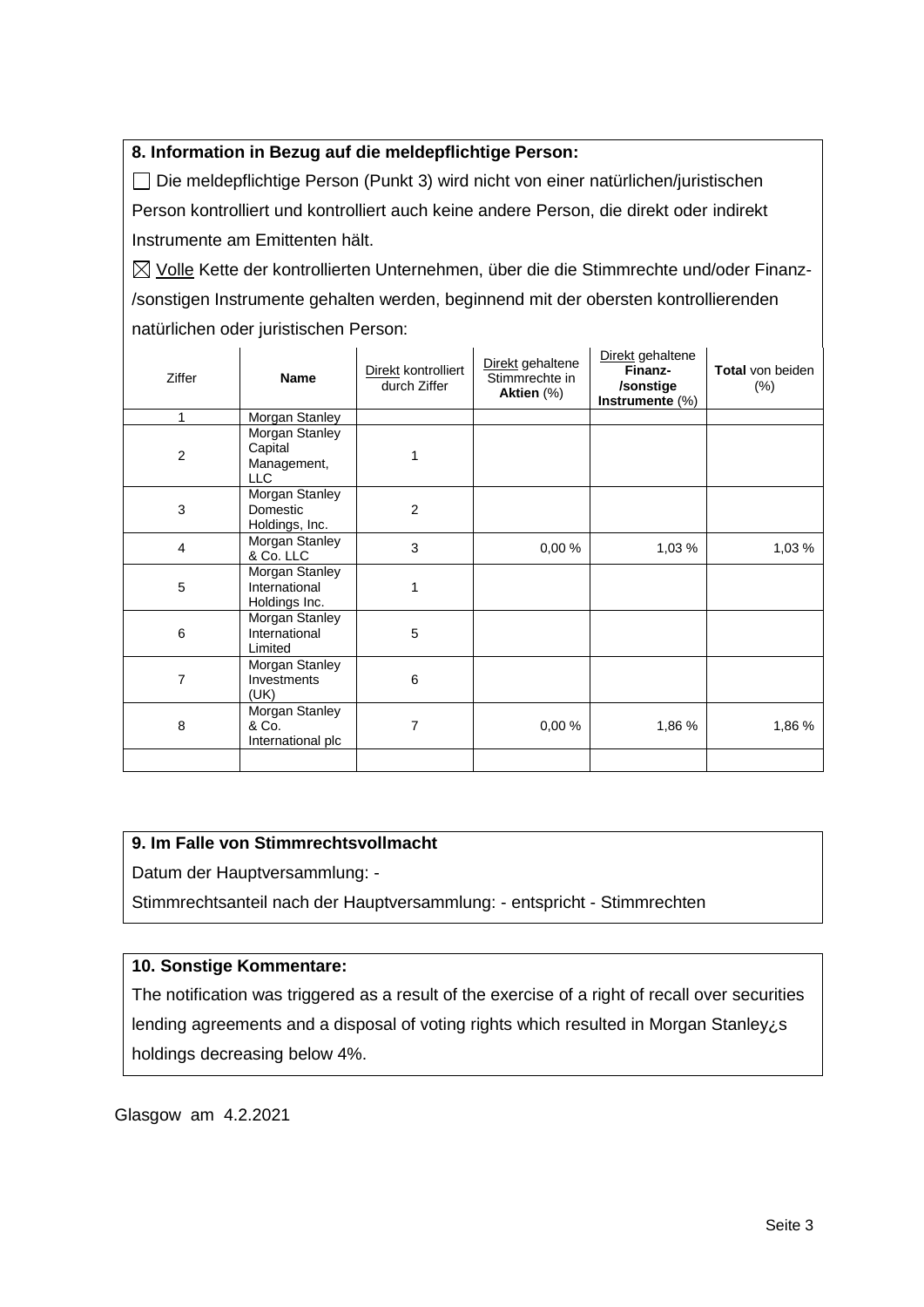# **Major holdings notification pursuant to Sec. 130 to 134 BörseG 2018**

Glasgow , 4.2.2021

### **Overview**

#### **Notification made after deadline**

Caution: In case of violations of major holdings notification rules, please pay attention to Section 137 BörseG 2018 (Suspension of voting rights)

| 1. Issuer: S&T AG |  |
|-------------------|--|
|-------------------|--|

**2. Reason for the notification:** Acquisition or disposal of voting rights

**Other** 

# **3. Person subject to notification obligation**

**Name:** Morgan Stanley

**City:** Wilmington, Delaware

**Country:** USA

### **4. Name of shareholder(s):**

# **5. Date on which the threshold was crossed or reached:** 2.2.2021

#### **6. Total positions**

|                                                                                | % of voting rights<br>attached to<br>shares $(7.A)$ | % of voting rights<br>through<br>financial/other<br>instruments $(7.B.1 +$<br>7.B.2 | <b>Total</b> of both in %<br>$(7.A + 7.B)$ | Total number of<br>voting rights of<br>issuer |
|--------------------------------------------------------------------------------|-----------------------------------------------------|-------------------------------------------------------------------------------------|--------------------------------------------|-----------------------------------------------|
| Resulting situation on the<br>date on which threshold<br>was crossed / reached | 0.00%                                               | 2.88%                                                                               | 2.88%                                      | 66 096 103                                    |
| Position of previous<br>notification (if applicable)                           | 0.44%                                               | 3.60 %                                                                              | 4.04 %                                     |                                               |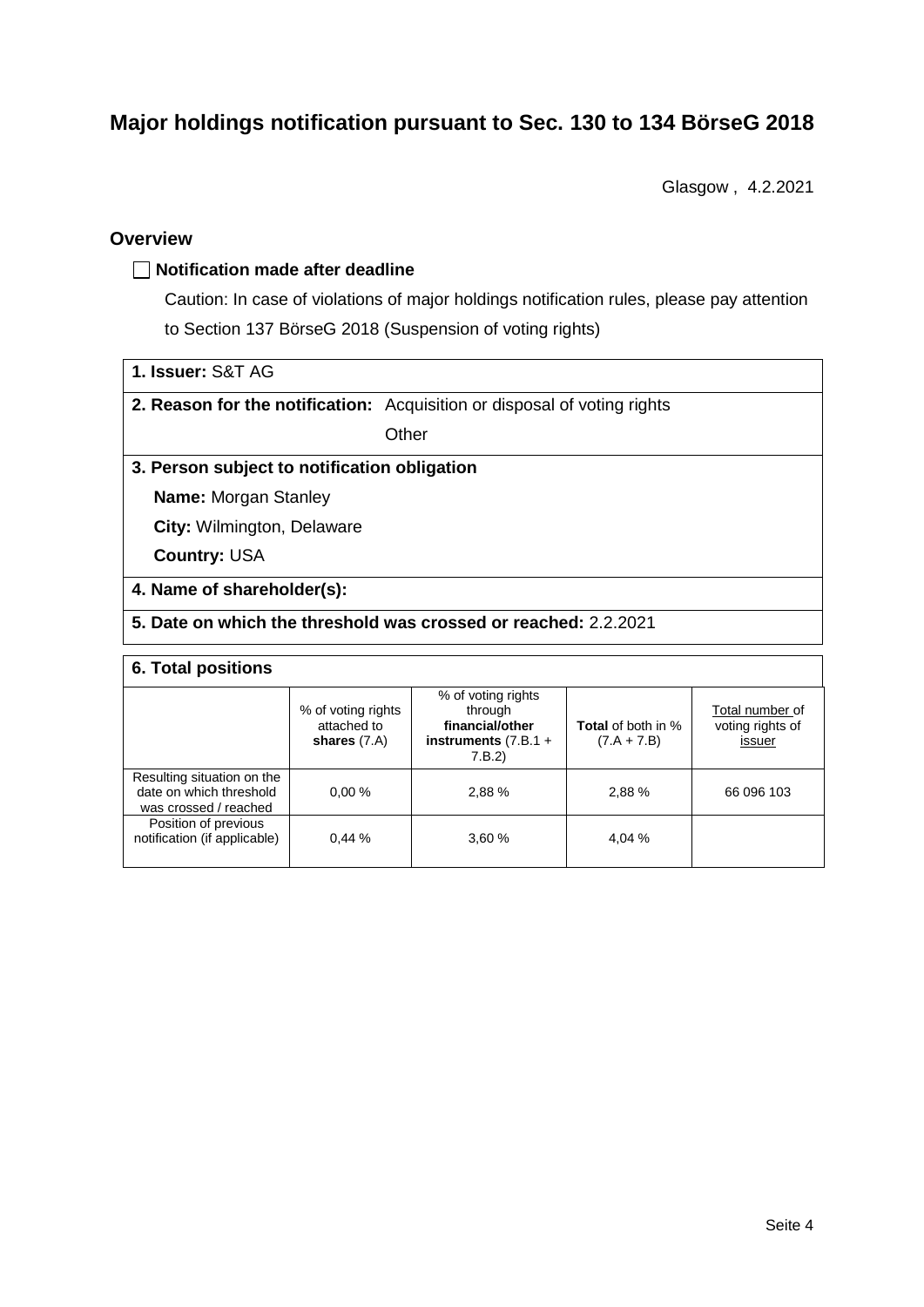# **Details**

# **7. Notified details of the resulting situation:**

| A: Voting rights attached to shares |                                    |                                      |                                    |                                      |  |
|-------------------------------------|------------------------------------|--------------------------------------|------------------------------------|--------------------------------------|--|
|                                     | Number of voting rights            |                                      | % of voting rights                 |                                      |  |
| <b>ISIN Code</b>                    | Direct<br>(Sec 130 BörseG<br>2018) | Indirect<br>(Sec 133 BörseG<br>2018) | Direct<br>(Sec 130 BörseG<br>2018) | Indirect<br>(Sec 133 BörseG<br>2018) |  |
| AT0000A0E9W5                        | 0                                  | 0                                    | 0.00%                              | 0.00%                                |  |
| <b>SUBTOTAL A</b>                   | 0                                  |                                      |                                    | 0,00%                                |  |

| B 1: Financial / Other Instruments pursuant to Sec. 131 para. 1 No. 1 BörseG 2018                                                                                                    |             |                     |           |        |  |
|--------------------------------------------------------------------------------------------------------------------------------------------------------------------------------------|-------------|---------------------|-----------|--------|--|
| Number of voting<br>rights that may be<br><b>Exercise Period</b><br>Type of instrument<br><b>Expiration Date</b><br>% of voting rights<br>acquired if the<br>instrument is exercised |             |                     |           |        |  |
| Right of recall over<br>securities lending<br>agreements                                                                                                                             | at any time | at any time         | 1 617 466 | 2,45 % |  |
|                                                                                                                                                                                      |             | <b>SUBTOTAL B.1</b> | 1 617 466 | 2,45 % |  |

| B 2: Financial / Other Instruments pursuant to Sec. 131 para. 1 No. 2 BörseG 2018 |                                            |                    |                               |                            |                       |  |
|-----------------------------------------------------------------------------------|--------------------------------------------|--------------------|-------------------------------|----------------------------|-----------------------|--|
| Type of instrument                                                                | Expiration<br>Date                         | Exercise<br>Period | Physical /<br>Cash Settlement | Number of<br>voting rights | % of voting<br>rights |  |
| <b>Equity Swap</b>                                                                | 21.01.2022                                 | at any time        | Cash                          | 286 157                    | 0.43%                 |  |
| <b>Retail Structured</b><br>Product                                               | <b>From</b><br>06.08.2068 to<br>19.09.2068 | at any time        | Cash                          | 3 0 4 5                    | 0.00%                 |  |
|                                                                                   |                                            |                    | <b>SUBTOTAL B.2</b>           | 289 202                    | 0.44%                 |  |